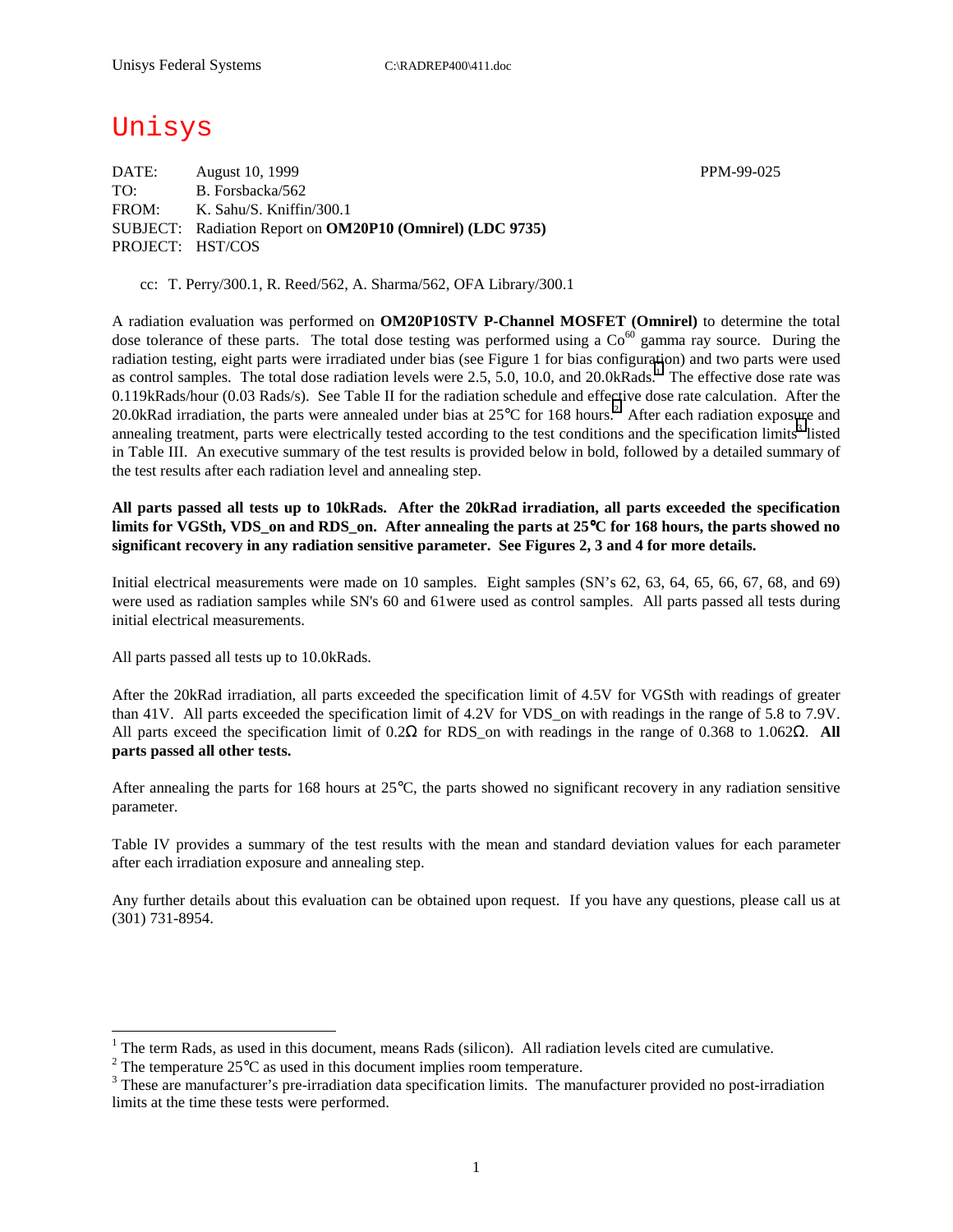## \_\_\_\_\_\_\_\_\_\_\_\_\_\_\_\_\_\_\_\_\_\_\_\_\_\_\_\_\_\_\_\_\_\_\_\_\_\_\_\_\_\_\_\_\_\_\_\_\_\_\_\_\_\_\_\_\_\_\_\_\_\_\_\_\_\_\_\_\_\_\_\_\_\_\_\_\_\_\_\_\_\_\_\_\_\_\_\_\_\_\_ ADVISORY ON THE USE OF THIS DOCUMENT

The information contained in this document has been developed solely for the purpose of providing general guidance to employees of the Goddard Space Flight Center (GSFC). This document may be distributed outside GSFC only as a courtesy to other government agencies and contractors. Any distribution of this document, or application or use of the information contained herein, is expressly conditional upon, and is subject to, the following understandings and limitations:

(a) The information was developed for general guidance only and is subject to change at any time;

(b) The information was developed under unique GSFC laboratory conditions which may differ substantially from outside conditions;

(c) GSFC does not warrant the accuracy of the information when applied or used under other than unique GSFC laboratory conditions;

(d) The information should not be construed as a representation of product performance by either GSFC or the manufacturer;

(e) Neither the United States government nor any person acting on behalf of the United States government assumes any liability resulting from the application or use of the information.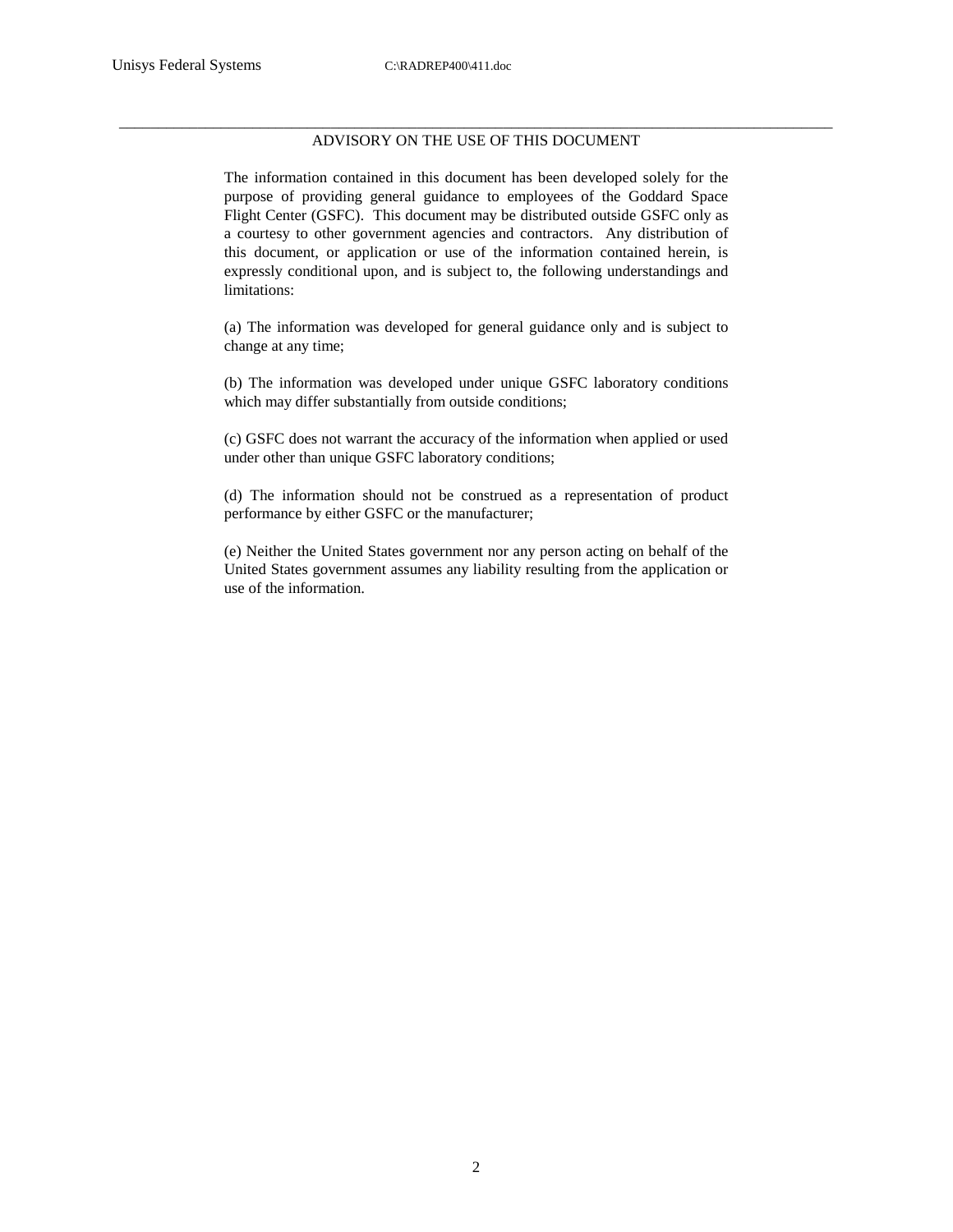## Figure 1. Radiation Bias Circuit for OM20P10STV



Notes:

- 1.  $R = 10k\Omega \pm 5\%, \frac{1}{4}W$ .
- 2.  $V_G = +16.0V \pm 0.5V$  DC.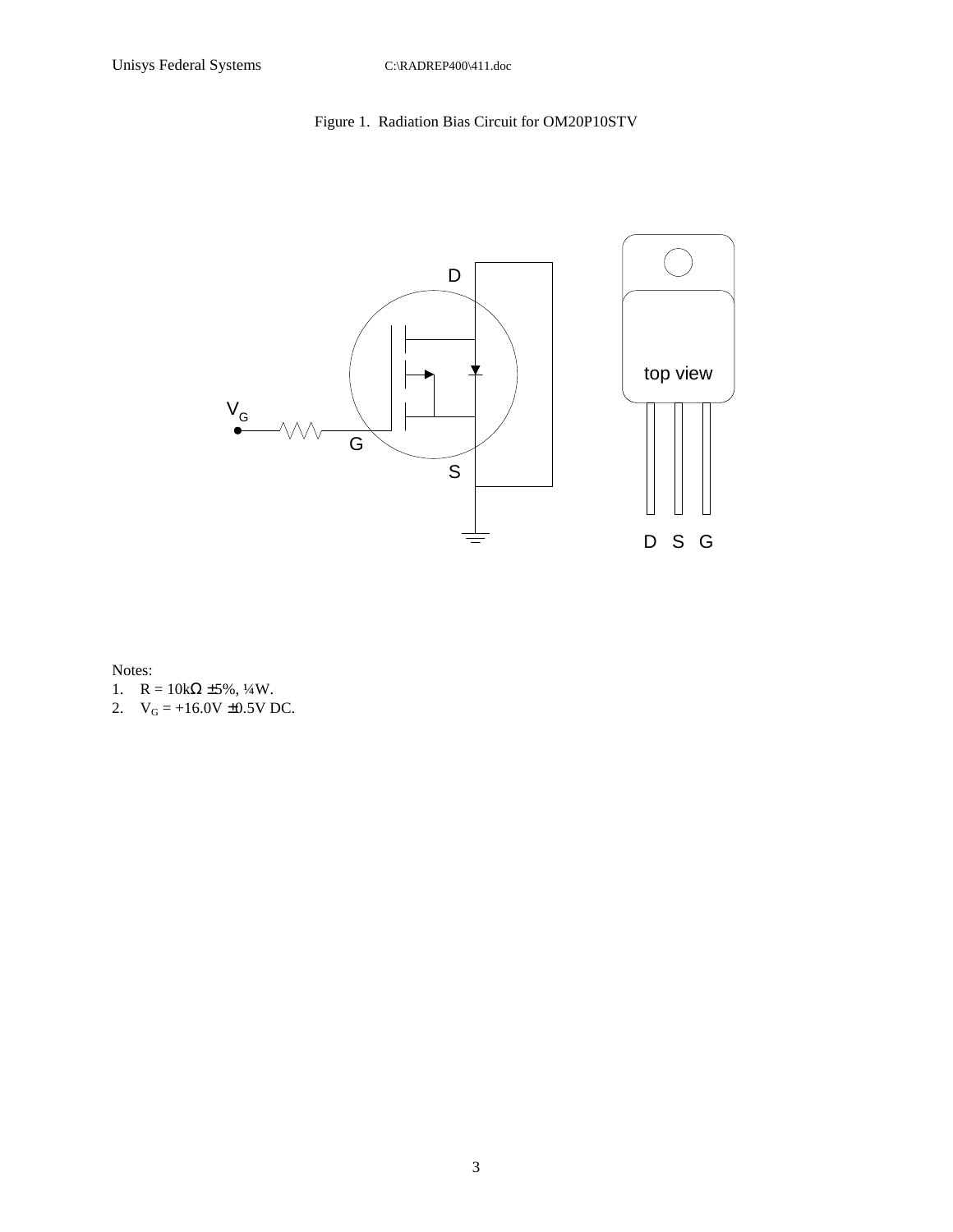| Generic Part Number:                 | OM20P10STV                     |
|--------------------------------------|--------------------------------|
| <b>HST/COS Part Number</b>           | OM20P10STV                     |
| HST/COS TID Requirement              | 10kRads ( $RDM = 5$ )          |
| Charge Number:                       | M90429                         |
| Manufacturer:                        | Omnirel                        |
| Lot Date Code (LDC):                 | 9735                           |
| <b>Quantity Tested:</b>              | 10                             |
| Serial Numbers of Control Samples:   | 60, 61                         |
| Serial Numbers of Radiation Samples: | 62, 63, 64, 65, 66, 67, 68, 69 |
| <b>Part Function:</b>                | <b>P-Channel MOSFET</b>        |
| Part Technology:                     | <b>MOSFET</b>                  |
| Package Style:                       | <b>TO-254AA</b>                |
| Test Equipment:                      | Testronics                     |
| Test Engineer:                       | S. Norris                      |

## TABLE I. Part Information

• The manufacturer for this part guaranteed no radiation tolerance/hardness.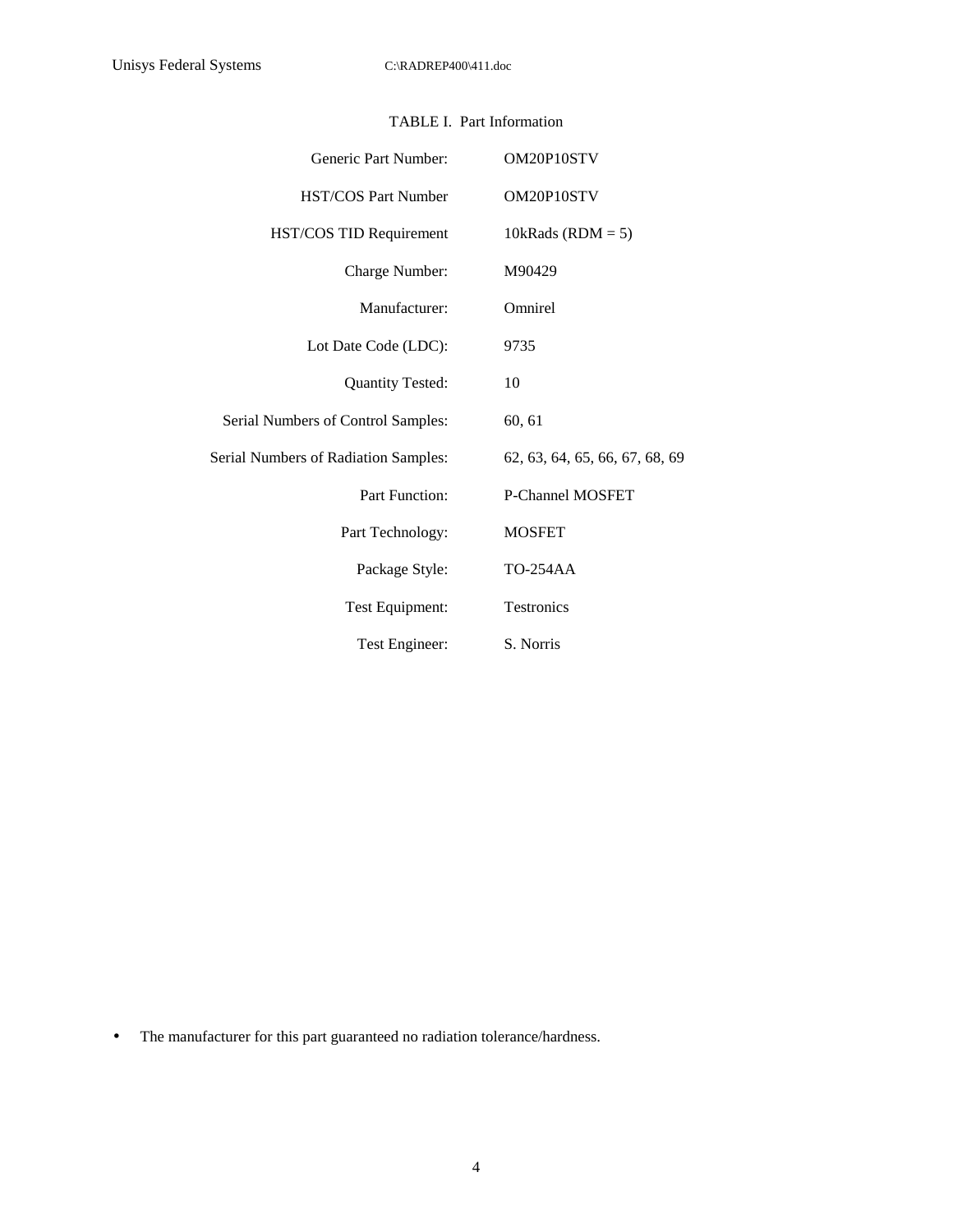| TABLE II. Radiation Schedule for OM20P10STV |  |
|---------------------------------------------|--|
|                                             |  |
|                                             |  |
|                                             |  |
|                                             |  |
|                                             |  |
|                                             |  |
|                                             |  |
|                                             |  |

Effective Dose Rate = 20,000 RADS/7 DAYS=119.0 RADS/HOUR=0.033 RADS/SEC

PARTS WERE IRRADIATED AND ANNEALED UNDER BIAS, SEE FIGURE 1.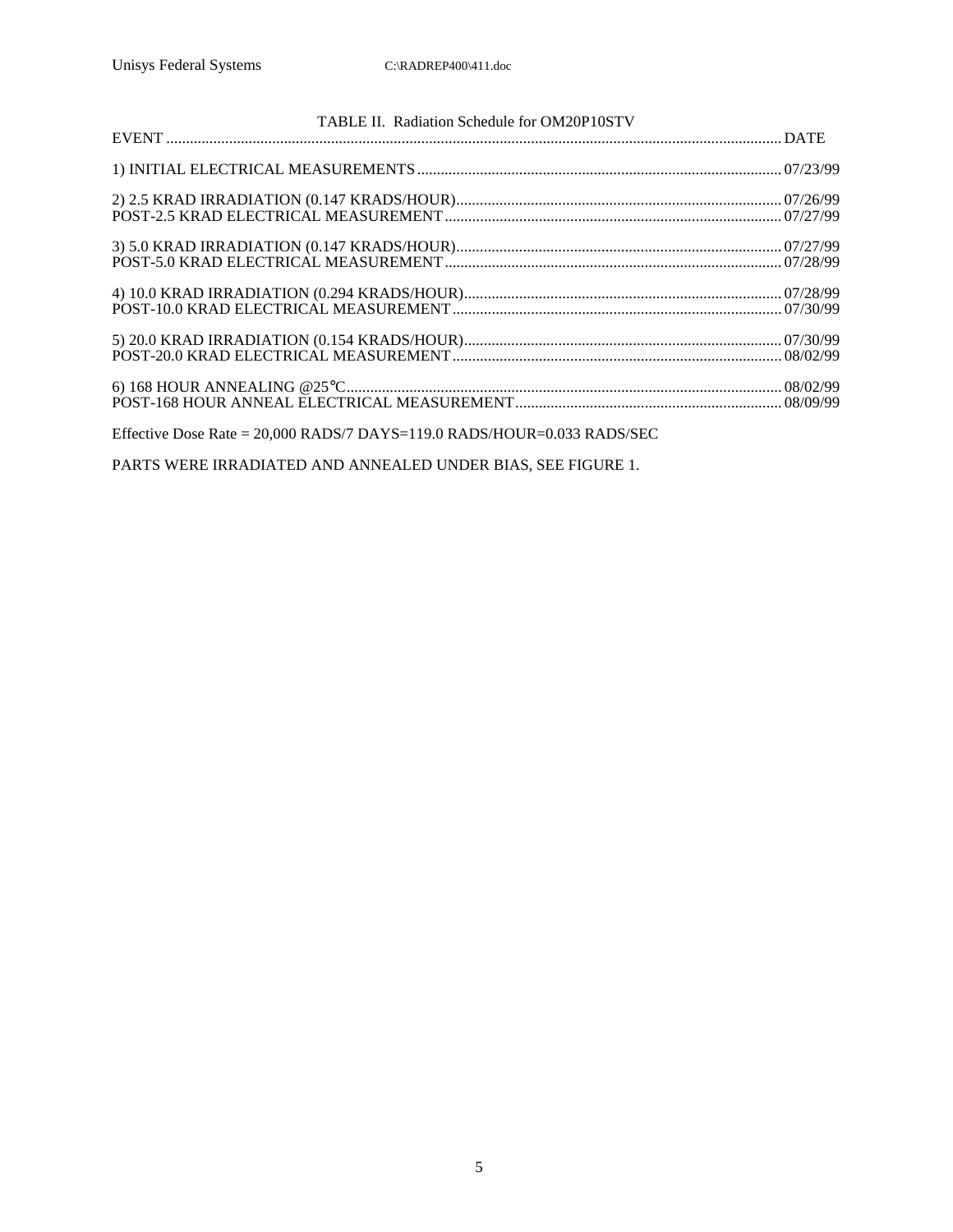| <b>Test</b>             | <b>Spec. Limit</b> |              |     |            |                                           |
|-------------------------|--------------------|--------------|-----|------------|-------------------------------------------|
| #                       | <b>Parameter</b>   | <b>Units</b> | min | max        | <b>Test Conditions</b>                    |
|                         | <b>VBDSS</b>       |              | 100 |            | $V_{GS} = 0V$ , $I_D = 250 \mu A$         |
| $\overline{2}$          | <b>VGSth</b>       |              | 2.0 | 4.5        | $V_{DS} = V_{GS}$ , $I_D = 1.0 \text{mA}$ |
| 3                       | <b>IGSS</b>        | nA           |     | <b>100</b> | $V_{GS} = \pm 20V$                        |
| $\overline{\mathbf{4}}$ | <b>IDSS</b>        | mA           |     | 0.01       | $V_{DS}$ = Max. Rating, $V_{GS}$ = 0V     |
| 5                       | VDS on             |              |     | 4.2        | $V_{GS} = 10V, I_D = 20A$                 |
| 6                       | <b>RDS</b> on      | Ω            |     | 0.2        | $V_{GS} = 10V, I_D = 10A$                 |

## Table III. Electrical Characteristics OM20P10STV (1)

Notes:

(1) These are the manufacturer's non-irradiated data sheet specification limits. The manufacturer provided no postirradiation limits at the time the tests were performed.